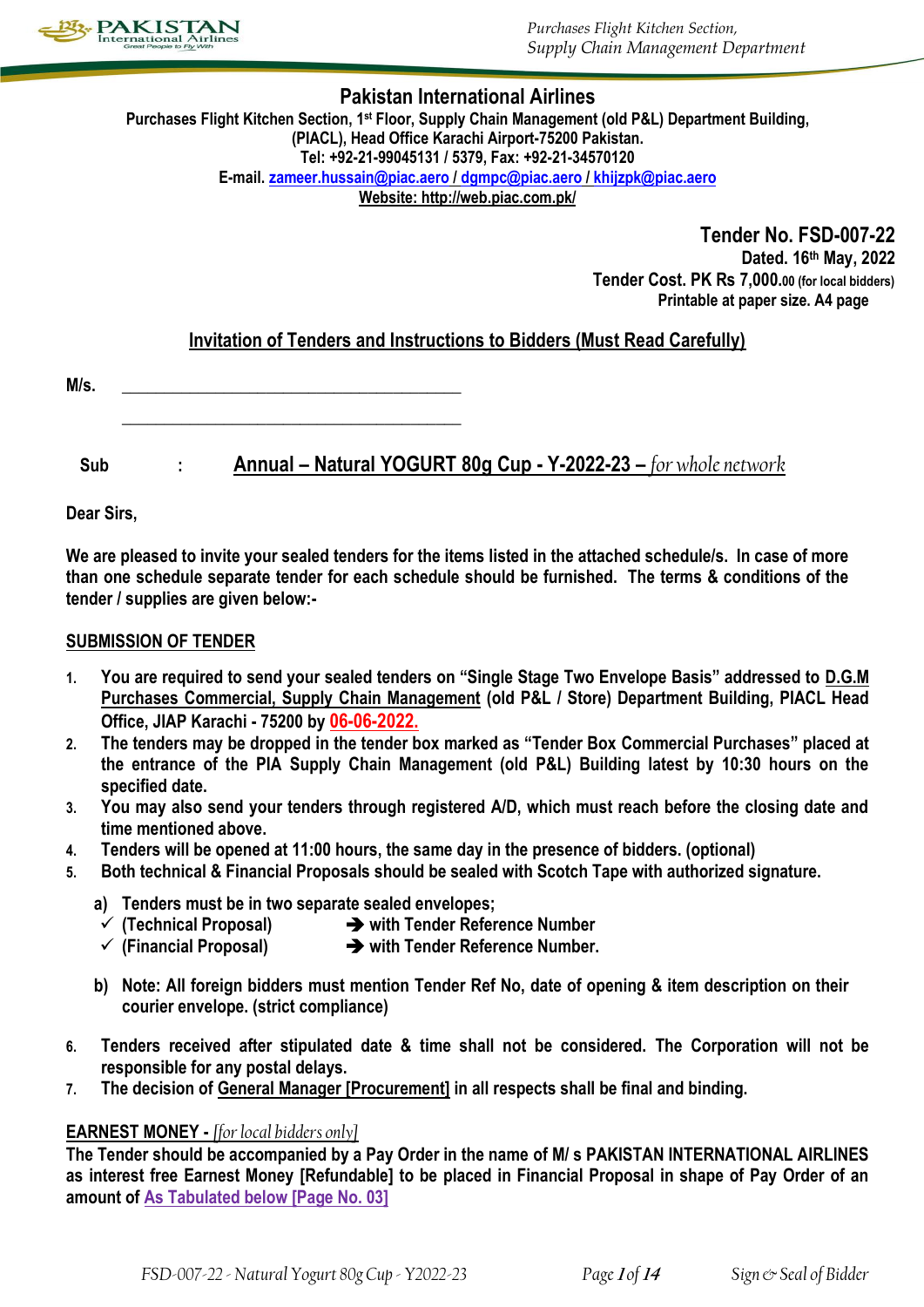

## **SECURITY DEPOSIT** *- [for local bidders & optional for foreign bidders]*

**Successful bidders, upon award of Contract / Purchase Order shall also be required to furnish an additional amount of will be called [if required] as interest free Security deposit in shape of Pay Order or a Bank Guarantee of equivalent amount [duly countersigned by the Head Office of the Bank], and remain be valid 03 months after expiry of the Contract.** *[for foreign bidders PIA may call amount equivalent to 05% Security Money by new participants upon evaluated 1st lowest bidder (if required)]*

### **PREPARATION OF TENDER**

**Tender will be opened on "Single Stage Two Envelopes" basis. All bidders must submit two sealed envelopes "Technical proposal and Financial Proposal" on specified tender opening date/time. Technical Proposal will be opened on same date, whereas Financial Proposal will remain sealed till the evaluation of samples according to the specifications. Financial Proposal of only those bidders will be opened whose sample are found acceptable. Evaluation Report as per PPRA Rule-35 will be uploaded on both PPRA and PIA websites.**

### **FINANCIAL Proposal -** *[having following documents].*

- **1. Tender Schedule –"A" Complete Form duly filled in, signed, stamped every page and sealed with scotch tape.**
- **2. Earnest Money amounting As Tabulated below [Page No. 03] of Total Bid Value in shape of Pay Order [issued from any scheduled bank] as Earnest Money [Refundable/Interest Free] -** *On back side of Pay Order, Vendor must write company name/stamp, Tender Ref. No, date, Earnest Money & amount] - for Local Bidders only*

### **TECHNICAL Proposal -** *[having following documents].*

- **1. Tender Fees Pay Order of Rs 7,000.<sup>00</sup> [Non Refundable] -** *On back side of Pay Order, Vendor must write company name/stamp, Tender Ref. No, date, Earnest Money & amount] - for Local Bidders only*
- **2. Quality samples [05 Pieces] – [Non-Returnable]**
- **3. Technical Proposal of item & Company profile.**
- **4. Copy of GST & NTN Certificate - [for local bidders only]**
- **5. Tender Schedule "B", "C" & Specifications, must be attached with Technical Proposal.**
- **6. Manufacturers or Authorized Distributor, [with Authorization Certification from Manufacturer] / importers can only participate.**
- **7. Samples must be without stamp & without vendor name, only temporary sticker for identification is allowed.**
- **8. Reputable Laboratory Report or PCSIR or Equivalent of Virgin Food Grade Material to be attached with Technical Proposal & Items technical literature etc**
- **9.** *Technical Proposal [Certificates & Distribution Letters only] should be submitted in 02-two sets, inserted in Technical Proposal Envelope. [One for Technical Evaluation & One for file record]. Mandatory*

### **All information about the material proposed to be supplied must be given as required in the schedule to tender.**

**The tender will not be considered if complete information required is not given therein. Particular attention must be paid to delivery time.** 

**Authorized Signatures of individual signing the tender and other documents connected with the contract must specify whether signing as:** 

- **a) Sole Proprietor or his attorney.**
- **b) A registered active partner of the firm or his attorney.**
- **c) For the firm per procreation.**
- **d) As secretary, Manager, Partner, etc., or their attorney in case of firms registered under Partnership Act.**
- **e) In any query without hesitate you will contact / emails mentioned concerned officer.**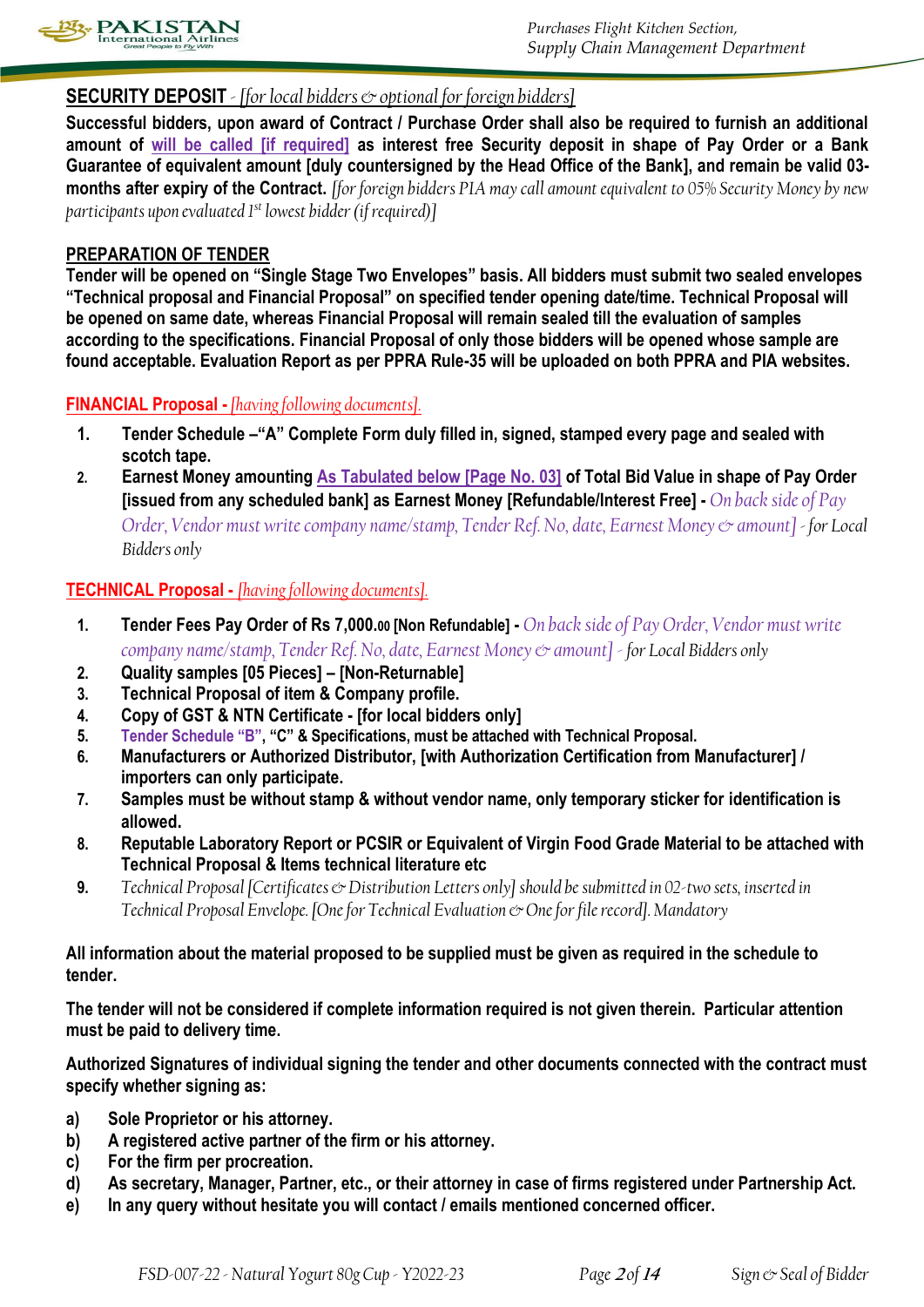

# **PRICES**

- **a) The Prices quoted must be net as per accounting unit as shown in the Schedule of tender, inclusive of all duties / taxes, packing, octroi and delivery charges for free delivery to PIA Flight Kitchen through Foreign / Local Receipt Section Supply Chain Management (old P&L) Department Building PIA Karachi Airport. However, if GST is applicable, same should be shown separately.**
- **b) The Prices mentioned in the tender will be treated as firm till the completion of Purchase Order / Contract.**
- **c) The Prices must be stated for each item separately both in words and figures. Additional information, if any must be linked with entries on the Schedule to Tender.**
- **d) Offers must be valid for 120 days. (Extendable in line with PPRA Rules)**
- **e) Rates must be written on PIA prescribed form otherwise Bids will not be entertained.**
- **f) Correction White Fluid or Over Writing strictly is not allowed otherwise tender will be rejected/ notconsidered.**
- **g) For foreign bidders, rates will be converted into local currency at the date of financial opening & will be locked till completion of P.O supplies.**

### **ACCEPTANCE OF TENDER**

**PIA does not pledge itself to accept the lowest tender and reserve the right to accept or reject any or all tenders / quotations, divide business among more than one supplier or accept the tenders at rates on lowest individual items or extend the date of opening / cancel as per PPRA Rules.**

*Note. Foreign Bidders "Not Allowed to Participate" [fresh supplies and on as*  $\circ$  *when required basis].* 

**Yours truly,** *for and on behalf of* **Pakistan International Airlines**

**DGM Purchases Commercial**

**Encl:** 

- **1. Tender Schedule "A" ,"B" & "C" complete form.**
- **2. Undertaking (If attached with tender)**
- **Note. Prescribed Tenders form for the subject item may be directly downloaded from http://web.piac.com.pk/ or www.ppra.org.pk websites. https://www.piac.com.pk/corporate/sales-procurement/tenders**

| <b>EARNEST MONEY [Tender] TABLE</b> |           |                                          |  |  |  |  |
|-------------------------------------|-----------|------------------------------------------|--|--|--|--|
| <b>STN</b>                          | Quantity  | <b>Fixed Earnest Money Amount in PKR</b> |  |  |  |  |
| <b>KHI</b>                          | 1,200,000 | 538,800                                  |  |  |  |  |
| <b>ISB</b>                          | 1,270,000 | 570,230                                  |  |  |  |  |
| <b>LHE</b>                          | 700,000   | 314,300                                  |  |  |  |  |
| <b>PEW</b>                          | 360000    | 161,640                                  |  |  |  |  |
| <b>MUX</b>                          | 200000    | 89,800                                   |  |  |  |  |
| <b>LYP</b>                          | 30,000    | 13,470                                   |  |  |  |  |
| <b>SKT</b>                          | 150,000   | 67,350                                   |  |  |  |  |
| <b>Total Qty.</b>                   | 2,080,000 | Total Rs 1,755,590                       |  |  |  |  |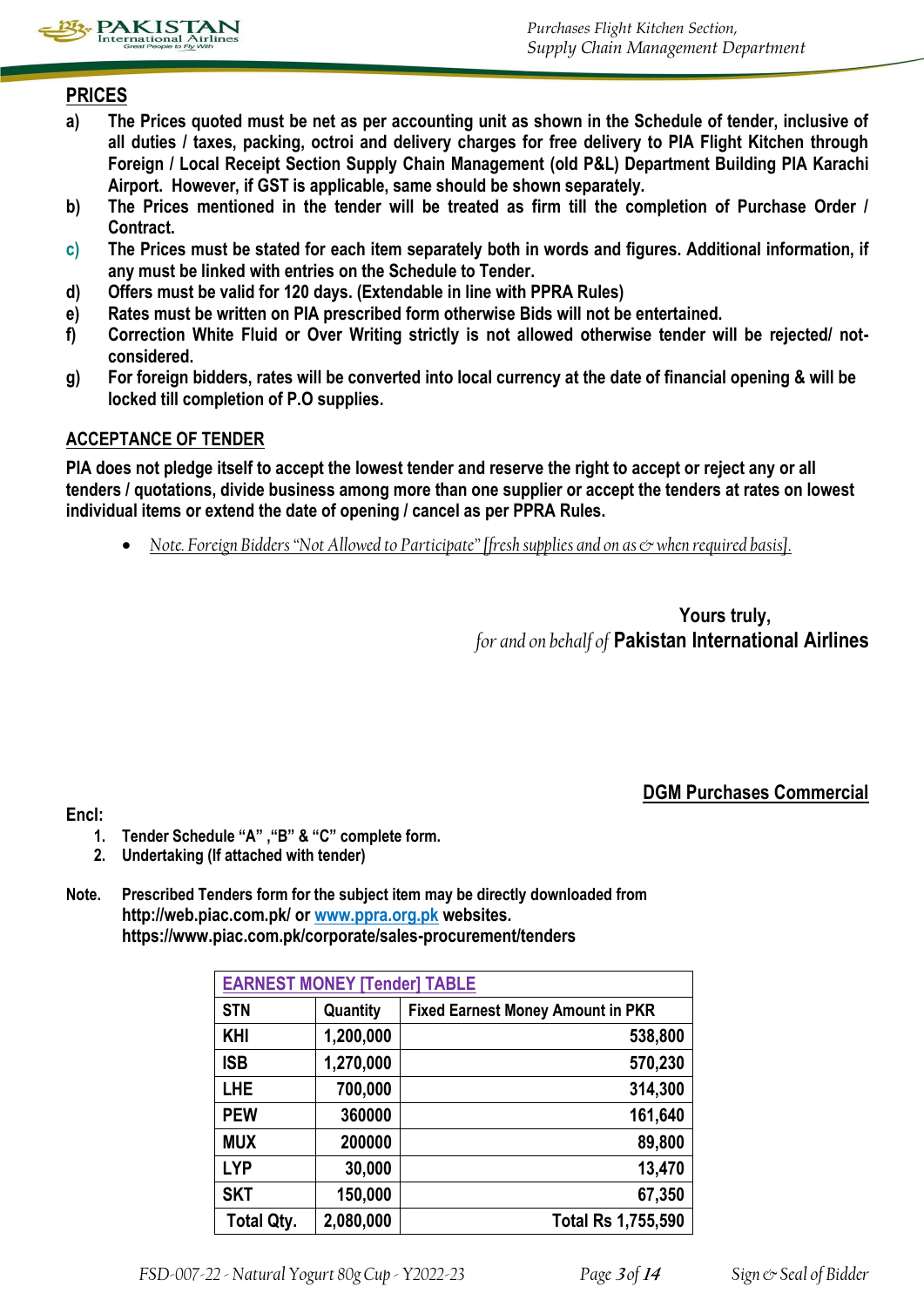

**Ref No: FSD-007-22 [enclose in Financial Envelope only]**

### **Tender Schedule "A"**

|                             |                     |                                        |                             |                  |                               | <b>RELINO.</b> FOUTOUT <b>EX</b> Jenclose in Financial Envelope only |
|-----------------------------|---------------------|----------------------------------------|-----------------------------|------------------|-------------------------------|----------------------------------------------------------------------|
| <b>Particulars of Item</b>  | Unit                | <b>Station</b>                         | Quantity<br><b>Required</b> | <b>Unit Rate</b> | <b>GST</b><br>[if applicable] | <b>Total Rs</b>                                                      |
|                             |                     | <b>KHI</b><br>Karachi                  | 1,200,000                   |                  |                               |                                                                      |
|                             |                     | <b>ISB</b><br><b>Islamabad</b>         | 1,200,000                   |                  |                               |                                                                      |
| <b>NATURAL YOGURT</b>       | Cup of              | <b>LHE</b><br>Lahore                   | 700,000                     |                  |                               |                                                                      |
| 80-Gram Cup<br>As per below | 80<br>Grams<br>(Net | <b>PEW</b><br>Peshawar                 | 360,000                     |                  |                               |                                                                      |
| specifications              | Yogurt)             | <b>MUX</b><br>Multan                   | 200,000                     |                  |                               |                                                                      |
|                             |                     | <b>LYP</b><br>Faisalabad               | 30,000                      |                  |                               |                                                                      |
|                             |                     | <b>SKT</b><br><b>Sialkot</b>           | 150,000                     |                  |                               |                                                                      |
|                             |                     | Total Value in figures/words →         |                             |                  |                               |                                                                      |
|                             |                     | TOTAL CONTRACT VALUE Rs. $\rightarrow$ |                             |                  |                               |                                                                      |
|                             |                     | EARNEST MONEY Rs. $\rightarrow$        |                             |                  | <b>As Tabulated above</b>     |                                                                      |

### **Note:**

- **All participant must quote one rates. Rates must be inclusive of all Govt. Taxes but GST shall be mentioned separately (if applicable).**
- **GST (if applicable) will be paid on items where applicable with the distribution of quantities 70% International Flights & 30% Domestic Flights.**
- **PO will be issued on "As and When Required Basis"**
- - **Annual LoI for ISB & LHE will be issued from; 09-12-2022 or may be changed**
- **Annual LoI for KHI, PEW, LYP, MUX & SKT will be issued from; 02-08-2022 or may be changed**
- $\bullet$

### **SPECIFICATION - Natural Yogurt 80-Gram Cup**

|                       | <b>Chemical:</b> |                                                                                                                          |                                              |                                                                            |  |  |  |  |  |
|-----------------------|------------------|--------------------------------------------------------------------------------------------------------------------------|----------------------------------------------|----------------------------------------------------------------------------|--|--|--|--|--|
|                       |                  | The yogurt a fermented product of milk must contain the characteristic bacterial<br>cultures (Lactic Acid) of pure milk. |                                              |                                                                            |  |  |  |  |  |
|                       |                  |                                                                                                                          |                                              |                                                                            |  |  |  |  |  |
|                       |                  |                                                                                                                          | <u>YOGURT SHALL CONTAINS:</u>                |                                                                            |  |  |  |  |  |
|                       |                  |                                                                                                                          | <b>Milk Fat</b>                              | Not less than 3.5%                                                         |  |  |  |  |  |
|                       |                  |                                                                                                                          | <b>PH Value</b>                              | Not less than 0.4%                                                         |  |  |  |  |  |
|                       |                  |                                                                                                                          | Sugar                                        | Not less than 0.4%                                                         |  |  |  |  |  |
|                       |                  |                                                                                                                          | <b>Total Solid</b>                           | Not less than 16%                                                          |  |  |  |  |  |
| <b>SPECIFICATIONS</b> |                  |                                                                                                                          | Carbohydrate/Lactose Not less than 8%        |                                                                            |  |  |  |  |  |
|                       |                  | <b>Physical Attribute:</b>                                                                                               |                                              |                                                                            |  |  |  |  |  |
|                       | $\bullet$        |                                                                                                                          | Proper packing.                              |                                                                            |  |  |  |  |  |
|                       |                  |                                                                                                                          | Damaged, dirty and dusty cup not acceptable. |                                                                            |  |  |  |  |  |
|                       | Biological:      |                                                                                                                          |                                              |                                                                            |  |  |  |  |  |
|                       |                  |                                                                                                                          |                                              | Must be free from all kinds of harmful (Coli-Form) bacteria, other foreign |  |  |  |  |  |
|                       |                  |                                                                                                                          |                                              | objects and meet International hygiene standards.                          |  |  |  |  |  |
|                       | Sensory:         |                                                                                                                          |                                              |                                                                            |  |  |  |  |  |
|                       |                  |                                                                                                                          | Appearance                                   | <b>Satisfactory</b>                                                        |  |  |  |  |  |
|                       |                  |                                                                                                                          | Colour                                       | <b>Satisfactory</b>                                                        |  |  |  |  |  |
|                       |                  |                                                                                                                          | Aroma                                        | <b>Satisfactory</b>                                                        |  |  |  |  |  |
|                       |                  |                                                                                                                          | Taste                                        | <b>Satisfactory</b>                                                        |  |  |  |  |  |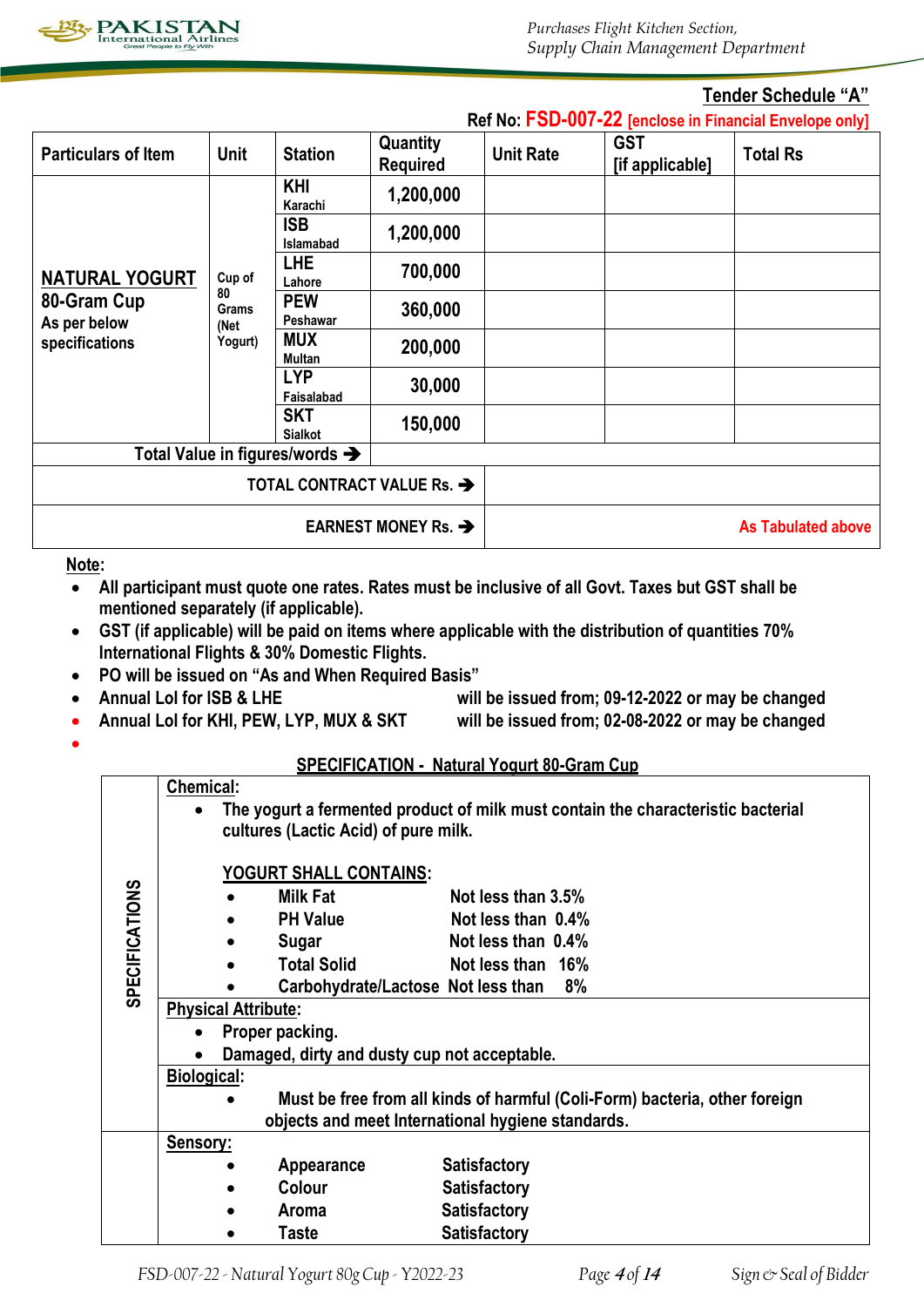

- **1. Labeling:** 
	- **Date of manufacturing and expiry must be printed on each cup.**
	- **Expiry on stickers/removable is not acceptable.**
	- **Expiry less than 20 to 25 days at the time of delivery is not acceptable.**
	- **Registered Brand**
	- **Ingredients must be declared.**
	- **•** Brand name must be labeled on each cup.
	- **Inscription "FOR PIA USE ONLY & NOT FOR SALE" should be printed on each cup.**
- **2. Transportation / Delivery:**
	- **Supplies to be delivered in flight kitchen in refrigerated and hygienically cleaned van. Proper temperature to be maintained in order to prevent supplies from spoilage / deterioration.**
	- **Refrigerated trucks must maintain a minimum of +5 ˚C or below.**
- **3. Food Law / Regulatory Compliance / Certification:** 
	- **ISO 22000 FSMS Certification OR HACCP Certification.**
	- **Halal & Ingredients declaration certificate**
	- **Preferably comply with PSQCA standards or similar agency.**
	- **All valid Certificates must be required with Technical Proposal.**
	- **During the course of normal supplies or at tendering stage/process, PIACL reserves the right for laboratory testing of supplies/samples made at the expense of supplier.**
- **4. Laboratory Reports:** 
	- **Samples will be evaluated by Evaluation Committee of food services subject to clearance of in house microbiological analysis, if required.**
	- **Laboratory report on Ingredients from a reputable laboratory is mandatory.**
- **5. Packing:** 
	- **Product to be supplied in 80 gram cup.**
	- **80 gram cup which are easily detachable, sealed and leak proof.**
	- **All cups must mention "FOR PIA USE ONLY & NOT FOR SALE".**
- **6. Who can supply:**

**Whole Sellers / Stockiest / General Order Supplier / Manufacturers / Authorized Distributor of manufacturer (with Authorization Certification / letter from Manufacturer) can participate.**

- **7. Sample:** 
	- **Minimum 12 Cups / Tray.**
- **8. Other Terms & Conditions:** 
	- **Brand name, specifications and source must be mentioned on purchase order (PO).**
	- **PIA reserves the right to inspect / visit the facilities of vendor at any time during currency of contract for inspecting HSE / Quality Standard.**
	- **Items found below the required specs shall be rejected / returned without any liability.**
	- **PIA security pass for vehicle and employees is the responsibility of vendor**
	- **Supplier staff delivering goods must wear clean uniform (including shoes and company logo/identity). A fine of 2% on each supply will be imposed in case of non-compliance.**
	- **Should be able to meet requirement at all stations.**
	- **Should passes International standard of Cold Storage facilities across required stations.**

# **SOP FOR SUBMISSION OF SAMPLES IN FOOD LAB FOR MICROBIOLOGICAL VERIFICATION:**

**1. Samples should be properly company labeled, packed and sealed.**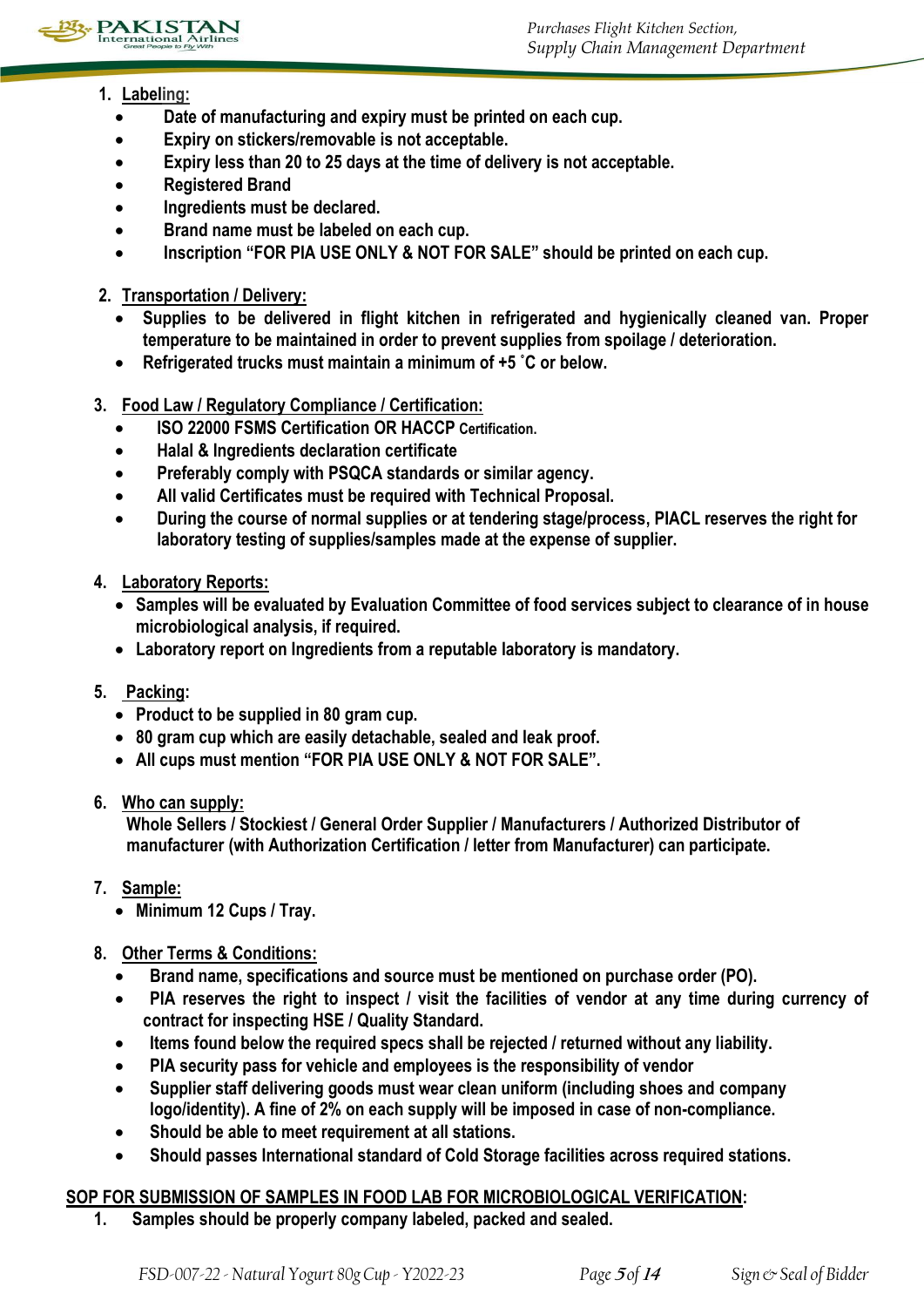

- **2. Temperature at time of tender samples and delivery should be as per product requirement. Chilled product should be received at +5 ˚C and frozen items should be received at -18˚C (tolerance -10˚C).**
- **3. Prior to submission of sample the supplier must provide lab report of the product from any authentic laboratory. This includes both microbiological and chemical analysis report of the product.**

**I / We hereby confirm having read and understood the terms and conditions of the tender and I / we expressly confirm and agree that our tender for the supply of above mentioned items are in terms of and subject to the terms and conditions of the tenders.** 

### **Must fill all mentioned fields.**

| <b>Bidder's Signature</b> |                                                                                                                        |
|---------------------------|------------------------------------------------------------------------------------------------------------------------|
| <b>Designation</b>        | and the control of the control of the control of the control of the control of the control of the control of the       |
| <b>Address</b>            | <u> 1989 - Johann Stoff, deutscher Stoffen und der Stoffen und der Stoffen und der Stoffen und der Stoffen und der</u> |
|                           |                                                                                                                        |
| Tel No.                   | <u> 1989 - Johann Barn, fransk politik amerikansk politik (</u>                                                        |
| <b>Contact Person</b>     | <u> 1990 - Johann Stoff, amerikan bestein ingilang di sebagai personal di sebagai personal di sebagai personal di</u>  |
| Cell No.                  | <u> 1989 - Johann Stoff, amerikansk politiker (d. 1989)</u>                                                            |
| <b>Valid Email</b>        |                                                                                                                        |
| Valid GST No.             | <u> 1989 - John Stone, Amerikaansk politiker (* 1989)</u>                                                              |
| Valid NTN No.             |                                                                                                                        |
| Valid CNIC No.            |                                                                                                                        |
| <b>SEAL</b>               |                                                                                                                        |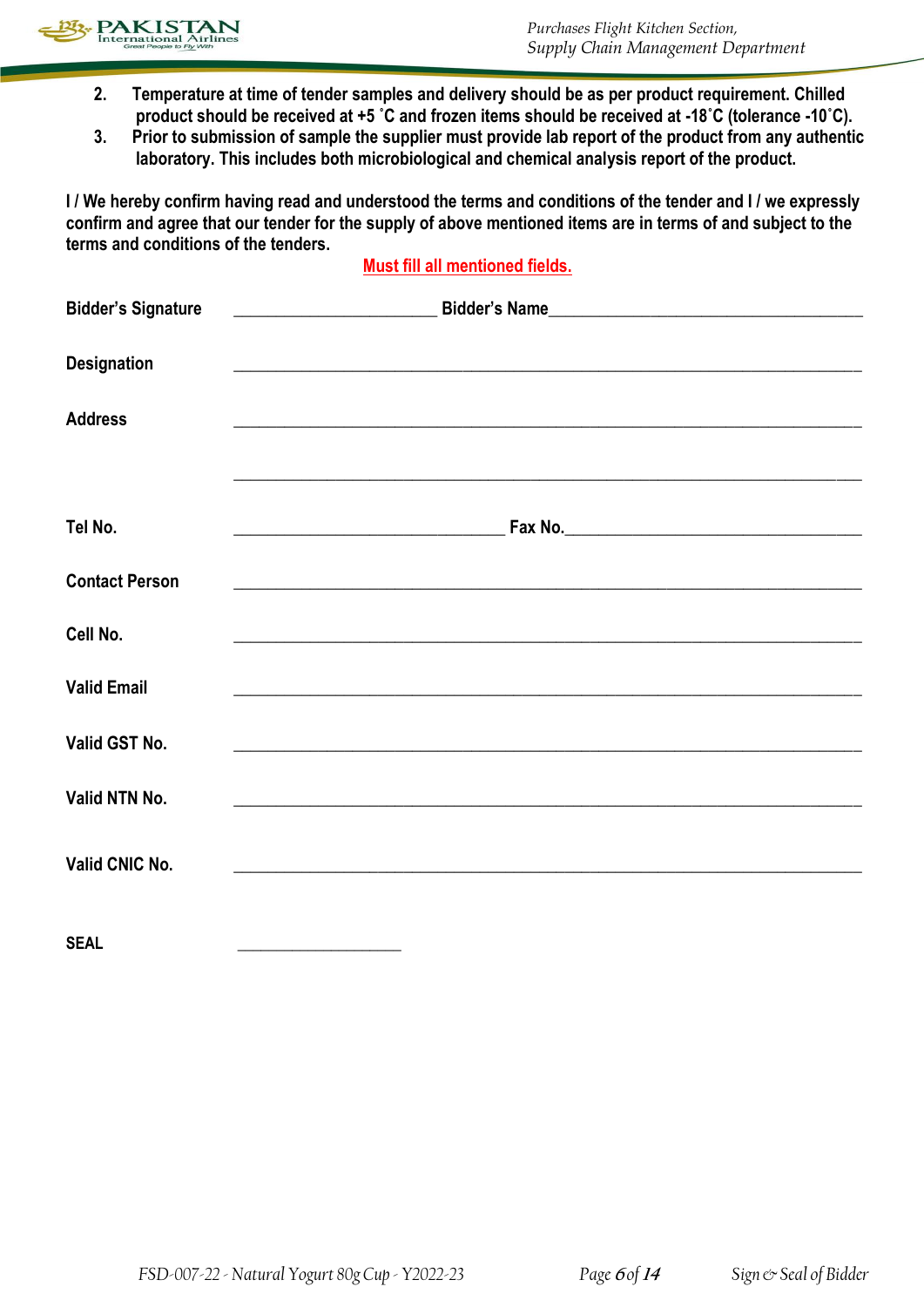

### **Tender Schedule "B" Tender No. FSD-007-22**

|                                                                                                   | <u> Leliger No. FSD-007-ZZ</u> |
|---------------------------------------------------------------------------------------------------|--------------------------------|
| <b>Mandatory Requirement (must attach with Technical Proposal)</b>                                | YES/NO                         |
| NATURAL YOGURT 80-Gram Cup<br><b>Specification given above</b>                                    |                                |
| Participant must be registered with Sales Tax Authorities. Please attach copy of GST Registration |                                |
| Certificate indicating current "ACTIVE" status otherwise stand "REJECTED" ab-initio.              |                                |
| Quality samples Qty: 12 Cups / Tray must be submitted (non-returnable)                            |                                |
| Delivery must be made at PIA Flight Kitchen respective Station on As and When Required Basis.     |                                |
| 2% Earnest Money (Pay Order) submitted along with the Financial Proposal                          |                                |

# **Tender Terms & Conditions**

- **1. If any stage documents provided by bidder found tempered /bogus 2%deposited E/Money will be fortified.**
- **2. All participants are required to quote rates inclusive of all Govt: Taxes & GST separately. (for local bidders)**
- **3. Please note that quoted rates must be firm and final in all respect.**
- **4. Guarantee & warrantee must be provided. (if applicable)**
- **5. Payment TERMS NET THIRTY DAYS or as agreed.**
- **6. Income tax will be deducted at source. (for local bidders)**
- **7. Quotation must be valid for 120 days from the date of technical proposal opening.**
- **8. Quantity 15% may increase or decrease.**
- **9. Bid will be awarded on technically qualified individual lowest rates basis.**
- **10. All foreign vendors must send their sealed quotation via courier service, with** *cross reference Tender No.* **directly to General Manager (Procurement), Supply Chain Management, 1st Floor (old P&L Department) Building PIACL Head Office J.I.A.P Karachi Airport – 75200, in case of postal delay PIA will not be responsible.**
- **11. Items are subject to evaluation by providing advance sample to determine the required quality by the user department/Joint Evaluation Committee. Item found below PIA standard shall be rejected & not entertained.**
- **12. It will be the suppliers' responsibility to obtain Entry Passes for PIA Flight Kitchen Division for their personnel and the vehicles form PIA. Security after completing the required formalities. (for local bidders)**
- **13. Supplier staff delivering goods must be in clean uniform, non-conformity will incur 02% deduction from the billing amount.**
- **14. If goods deliver late than delivery schedule mentioned in Purchase Order. An amount equivalent 2% / multiple by time bar will be deducted from invoice / bill of bidder (as per rules).**
- **15. Tender quantity will be split in 30% & 70% ratio, Zero Rated 70% quantity will be utilized on International Flights which is GST Exempted vides Sales Tax Act 1990 Sec-4(b).**
- **16. PIA has right to visit the bidder's manufacturing site (if required).**
- **17. Technically successful bidders will be informed their results & Financial Opening date.**
- **18. Packing must be industrial standard of Card Board Box level & packages must be suitable for four to five times (loading off-loading) / transportation to PIA Network.**
- **19. All Terms & Conditions of Agreement Draft shall be applicable with LoI awarded bidder. (Formal Agreement will be made if required).**
- **20. If you have any query you can contact without any hesitation to concerned Procurement Officer email [zameer.hussain@piac.aero](mailto:zameer.hussain@piac.aero) +92-21-99045131 / +92-333-3064590**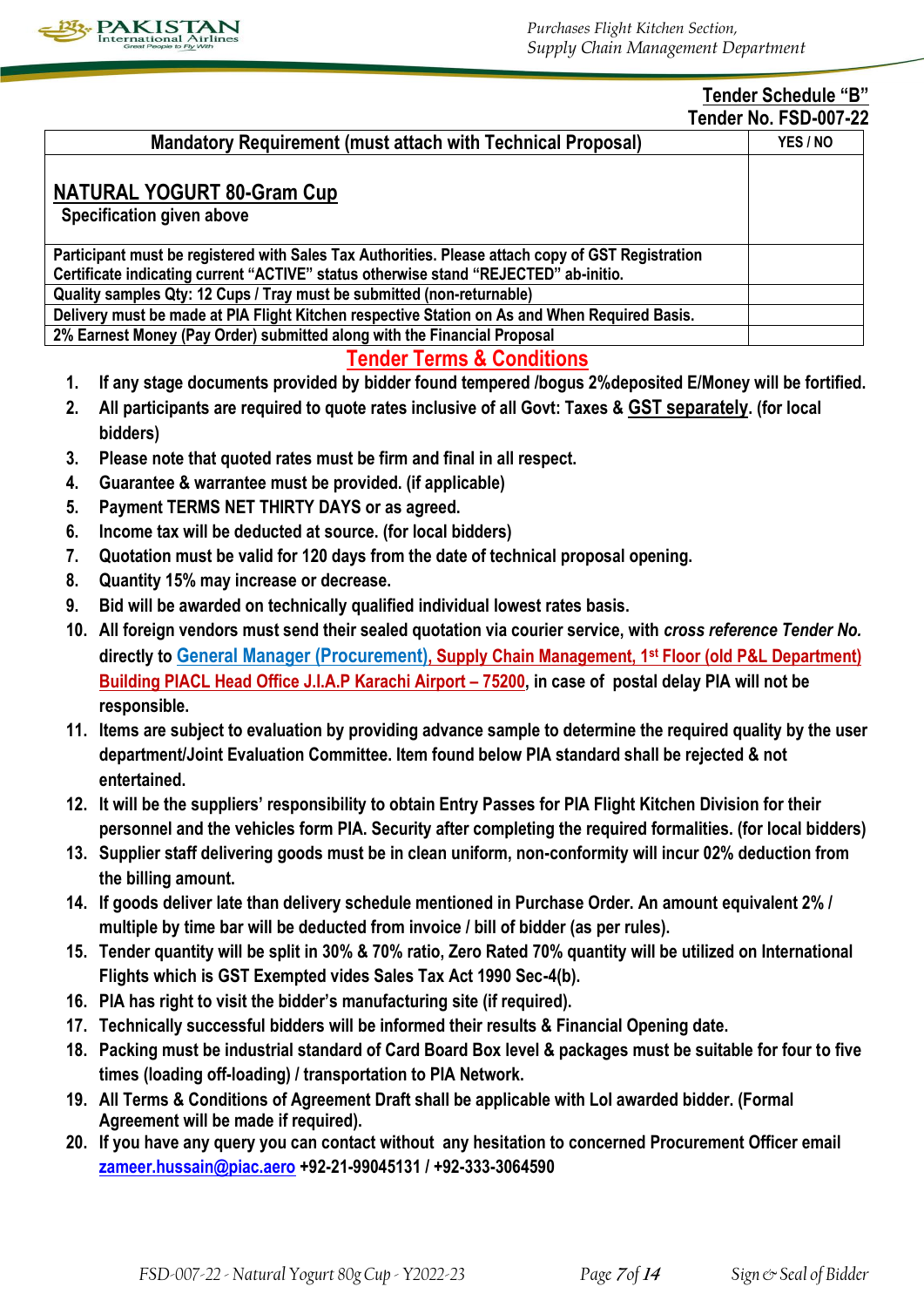

**Tender Schedule "C" Tender No. FSD-007-22**

|                                             |                   | Physical / Measurement / details of Samples - (Offer)                        |  |
|---------------------------------------------|-------------------|------------------------------------------------------------------------------|--|
| <b>Fields</b>                               | Remarks in detail | must be filled by bidder                                                     |  |
| Brand $\rightarrow$                         |                   |                                                                              |  |
| Weight $\rightarrow$                        |                   |                                                                              |  |
| Milk Fat $\rightarrow$                      |                   |                                                                              |  |
| PH Value $\rightarrow$                      |                   |                                                                              |  |
| Sugar $\rightarrow$                         |                   |                                                                              |  |
| Total Solid $\rightarrow$                   |                   |                                                                              |  |
| Physical Attribute $\rightarrow$            |                   |                                                                              |  |
| Mfg & Exp Date of samples $\rightarrow$     |                   |                                                                              |  |
| <b>Certification Details (must attached</b> |                   |                                                                              |  |
| with TECHNICAL Proposal) $\rightarrow$      |                   |                                                                              |  |
| <b>Quoted Station Details (for which</b>    |                   |                                                                              |  |
| station tender offered) $\rightarrow$       |                   |                                                                              |  |
| <b>Manufacturer or Authorized</b>           |                   |                                                                              |  |
| Distributor (with authority letter by       |                   |                                                                              |  |
| manufacturer) details $\rightarrow$         |                   |                                                                              |  |
| Samples should be sealed in                 |                   |                                                                              |  |
| Thermopore Box $\rightarrow$                |                   |                                                                              |  |
|                                             |                   | DETAILS OF DOCUMENTS attached with Technical Proposal & Financial Proposal   |  |
|                                             |                   | (bidder can attached extra sheet if required, mention each & every document) |  |
|                                             |                   |                                                                              |  |
|                                             |                   |                                                                              |  |

# **Must Attach with Technical Proposal**

**How to fill this: Kindly write complete details of documents submitted along with Financial Proposal.**

**Note : back side of pay order for tender fee & 2% earnest money must be marked/written with following details 1, Tender Ref No. & date, Party / vendor name, NTN & GST No must be mentioned on back side of Pay Order. 2, for tender fee (in technical proposal - ENVELOPE)**

**3, for 2% earnest money (in financial proposal - ENVELOPE)**

**Remarks / any other information regarding product etc**

*FSD-007-22 - Natural Yogurt 80g Cup - Y2022-23 Page* **<sup>8</sup>** *of* **<sup>14</sup>** *Sign & Seal of Bidder*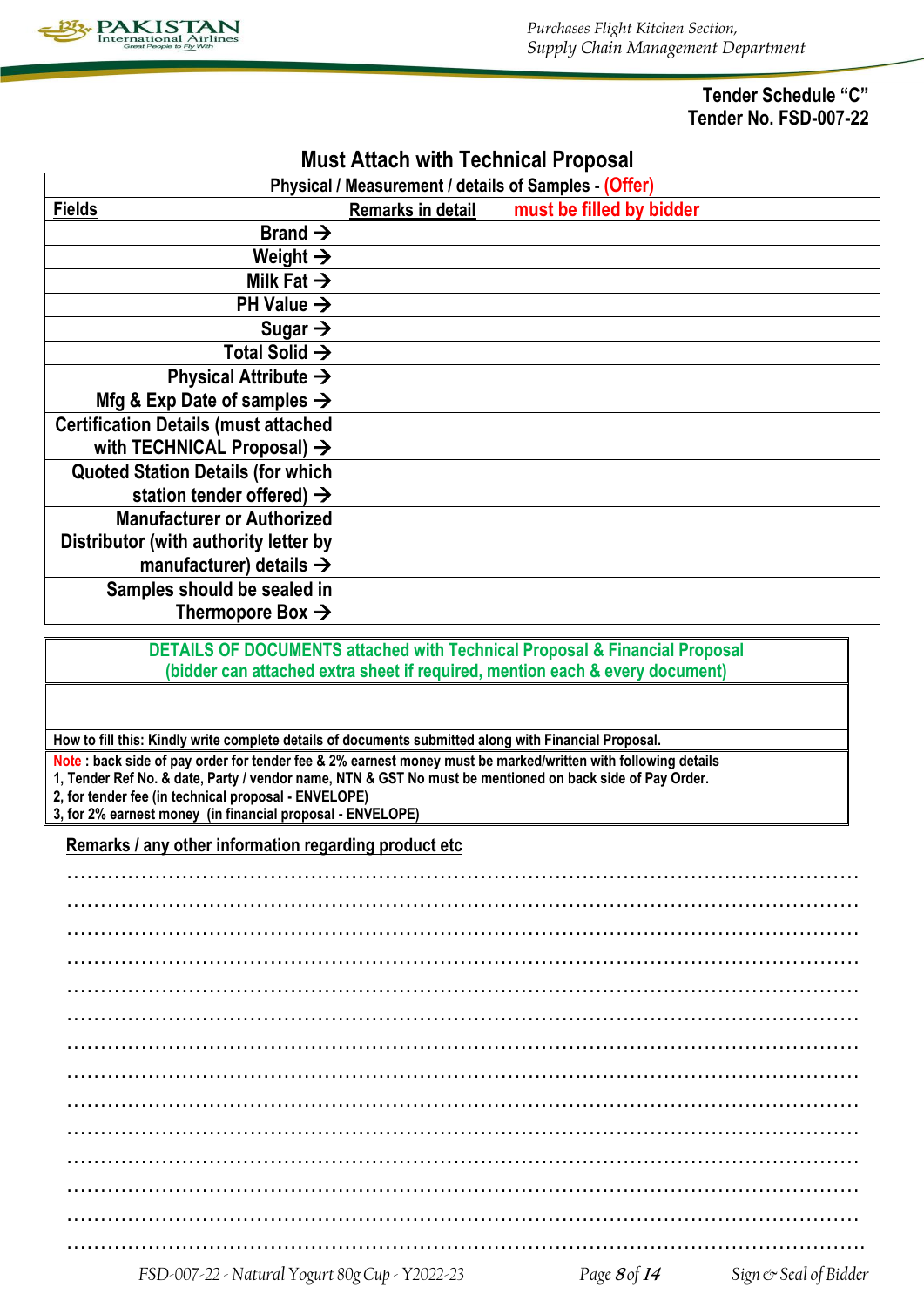

### **(RUPEE ONE HUNDRED NON-JUDICIAL STAMP PAPER)**

*(Enclose with technical proposal)*

**General Manager (Procurement) Supply Chain Management 1 st Floor Supply Chain Management (old P&L) Department, Building, Pakistan Intentional Airlines Corporation Limited Head Office J.I.A.P Karachi Airport 75200 Pakistan.**

### **Subject: UNDERTAKING TO EXECUTE CONTRACT**

**Dear Sir,**

**1. We / I, the undersigned bidders do here by confirm, agree and undertake to do following in the event our / my tender for**  extended and **our / my tender for accepted:-**

**2. That we / I will enter into and execute the formal contract, a copy of which has been supplied to us / me, receipt whereof is hereby acknowledged and which has been studied and understood by me / us without any change, amendment, revision or addition thereto, within a period of seven days when required by PIA to do so.**

**3. That all expenses in connection with the preparation and execution of the contract including stamp duty will be borned by us / me.**

**4. That we / I shall deposit with PIA the amount of Security as specified in the contract which shall continue to be held by PIA until three months after expiry of the contract period.**

**5. That in event of our / my failure to execute the formal contract within the period of Seven days specified by PIA the Earnest Money/Security Deposit held by PIA shall stand forfeited and we / I shall not question the same.**

| <b>Bidder's Signature</b> |  |  |  |
|---------------------------|--|--|--|
| Name in Full              |  |  |  |
| Designation               |  |  |  |
| Cell No:                  |  |  |  |
| Email:                    |  |  |  |
| <b>Address:</b>           |  |  |  |
|                           |  |  |  |
| <b>Phone No</b>           |  |  |  |
| Fax No                    |  |  |  |
| N.I.C. #                  |  |  |  |
| <b>Seal</b>               |  |  |  |
| <b>Dated</b>              |  |  |  |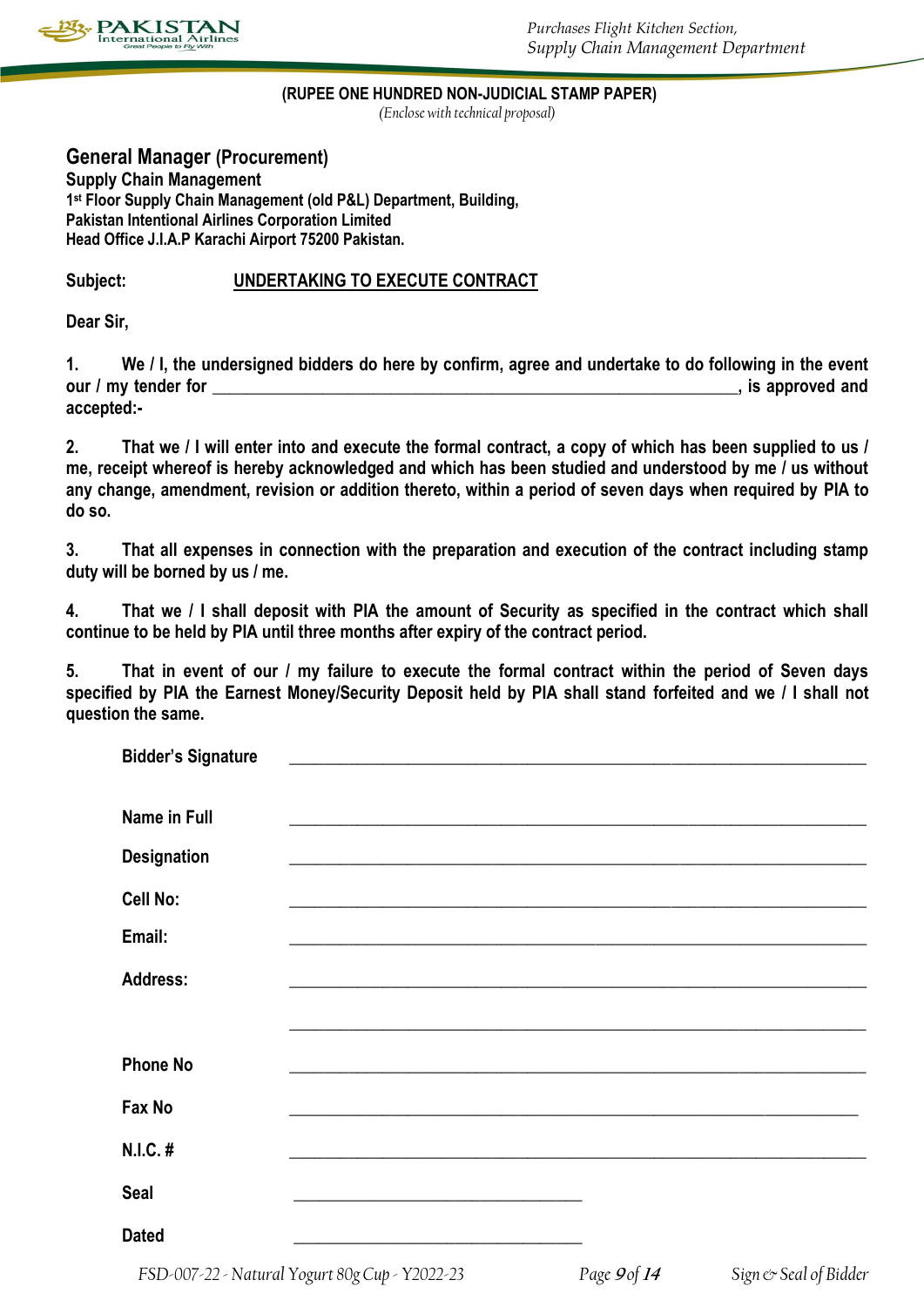

### **INTEGRITY PACT / DISCLOSURE CLAUSE**

*Must be printed on company Letter Head - (Submit with Financial Proposal)*

**Declaration of Fees, Commissions and Brokerage Etc. Payable by the Suppliers, Vendors, Distributors, Manufacturers, Contractor & Service Providers of Goods, Services & Works.**

**M/s.\_\_\_\_\_\_\_\_\_\_\_\_\_\_\_\_\_\_\_\_\_\_\_\_\_\_\_\_\_\_\_\_\_\_\_\_\_\_\_\_\_\_\_\_\_\_\_\_\_\_\_\_\_\_\_\_\_\_\_\_\_\_ the Manufacturer / Authorized Distributor / Seller / Supplier / Contractor hereby declares its intention not to obtain the procurement of any Contract, right, interest, privilege or other obligation or benefit from Government of Pakistan or any administrative sub-division or agency thereof or any other entity owned or controlled by it (GoP) through any corrupt business practice.**

**Without limiting the generality of the forgoing the Seller / Supplier / Contractor represents and warrants that it has fully declared the brokerage, commission, fees etc., paid or payable to anyone and not given or agreed to give and shall not give or agree to give to anyone within or outside Pakistan either directly or indirectly through any natural or juridical person, including it affiliate, agent, associate, broker, consultant, director, promoter, shareholder sponsor or subsidiary, any commission, gratification, bribe, finder's fee or kickback whether described as consultation fee or otherwise, with the object of obtaining or including the procurement of a contract, right, interest, privilege or other obligation or benefit in whatsoever form from Government of Pakistan, except that which has been expressly declared pursuant hereto.**

**The Seller / Supplier / Contractor certifies that it has made and will make full disclosure of all agreements an arrangements with all persons in respect of or related to the transaction with Government of Pakistan and has not taken any action or will not take any action to circumvent the above declaration, representation or warranty.**

**The Seller / Supplier / Contractor accepts full responsibility and strict liability for making any false declaration, not making full disclosure, misrepresenting facts or taking any action likely to defeat the purpose of this declaration, representation and warranty. It agrees that any contract, right, interest, privilege or other obligation or benefit obtained or procured as aforesaid shall without prejudice to any other right and remedies available to Government of Pakistan under any law, contract or other instrument, be void-able at the option of Government of Pakistan.**

**Notwithstanding any rights and remedies exercised by Government of Pakistan in this regard, the Seller / Supplier / Contractor agrees to indemnify Government of Pakistan for any loss or damage incurred by it on account of its corrupt business practices and further pay compensation to Government of Pakistan in any amount equivalent to ten time the sum of any commission, gratification, brief, finder's fee or kickback given by the Seller / Supplier / Contractor as aforesaid for the purpose of obtaining or inducing the procurement of any contract, right, interest, privilege or other obligation or benefit in whatsoever from Government of Pakistan.**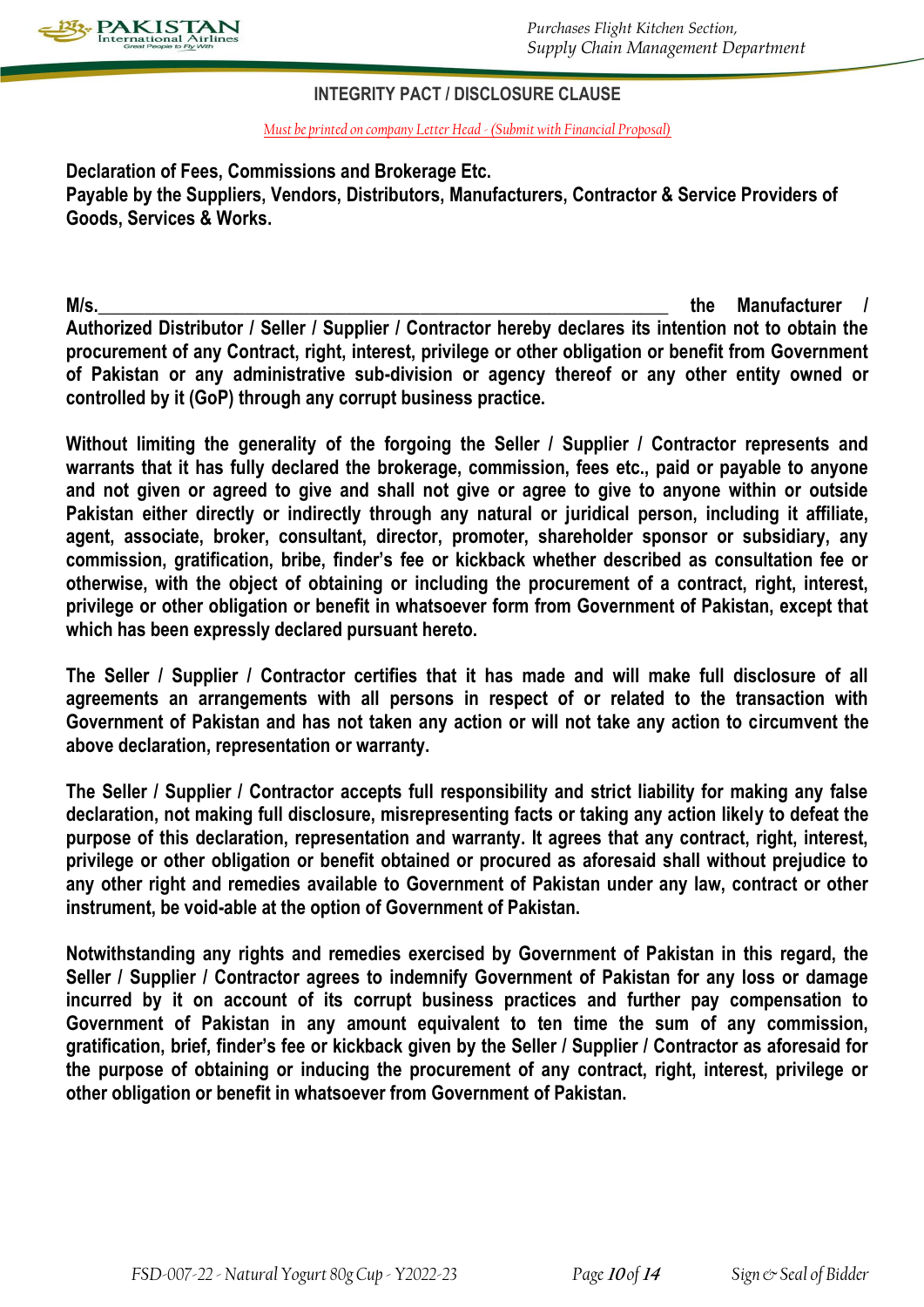

*Purchases Flight Kitchen Section, Supply Chain Management Department*

# **PARTICIPATION AUTHORIZATION LETTER**

*Must be filled by Representative of Company with C.N.I.C Copy, Company Identification*  $\circ$  must be submit with *Technical Proposal only*

# **TO WHOM IT MAY CONCERN**

|                                                               | Dated.______________                                                                           |
|---------------------------------------------------------------|------------------------------------------------------------------------------------------------|
| I namely                                                      |                                                                                                |
|                                                               |                                                                                                |
|                                                               |                                                                                                |
| am hereby authorized by my company to submit proposal against |                                                                                                |
|                                                               |                                                                                                |
|                                                               |                                                                                                |
| enclosed.                                                     | to PIA and observe proceeding on tender opening day. Copies of my CNIC & Company Card copy are |
|                                                               | ,我们也不能在这里的时候,我们也不能在这里的时候,我们也不能会不能会不能会不能会不能会不能会不能会不能会不能会不能会。""我们的是,我们也不能会不能会不能会不能               |
|                                                               |                                                                                                |
|                                                               |                                                                                                |
|                                                               |                                                                                                |
| *Computerized National Identity Card                          |                                                                                                |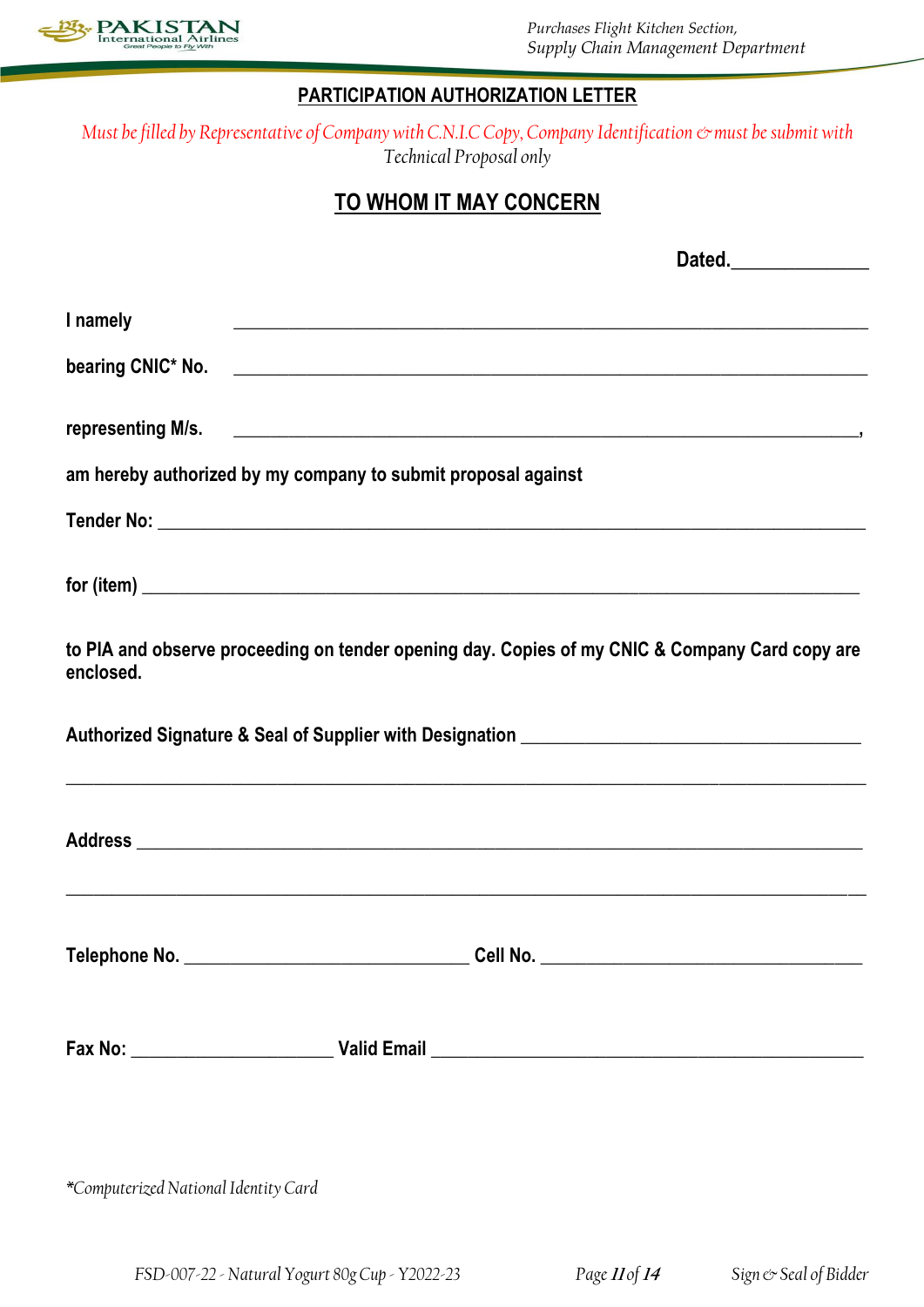

### *(This 1st page must be printed on Non Judicial Stamp Paper Rs.100.00)*

#### **Agreement No. \_\_\_\_\_\_\_\_\_\_\_\_\_\_\_\_\_\_\_\_\_\_**

| Date |  |  |  |
|------|--|--|--|
|      |  |  |  |

### **CONTRACT AGREEMENT**

THIS AGREEMENT is made on this \_\_\_\_\_\_\_\_\_\_\_\_\_\_ day of \_\_\_\_\_\_\_\_\_\_\_\_\_\_\_\_\_\_\_\_\_\_\_\_\_\_\_\_ 2020 at\_\_\_\_\_\_\_\_\_\_\_\_\_\_\_\_\_\_\_\_\_\_\_\_\_\_\_between PAKISTAN INTERNATIONAL AIRLINES **COPRORATION LIMITED "PIACL" a Public Limited Company incorporated and governed under the law of Pakistan having its head office at Karachi Airport, Karachi – Pakistan (hereinafter as "PIA") (which expression shall include the successors, legal representatives and permitted assigns. AND**

**[Name and registered address of supplier with registration details] (hereinafter referred to as "Supplier") which expressions shall mean and include its employees, agents, successors. Assigns or any other person (s) which may derive any title under (Customer's name)" M/s.………………………………………………………………………………………………………………………………………………………………………………** 

**Agreed and shall be incorporated at the time of signing the contract.**

#### WHEREAS PIAC required supply of **with a supply of the supply of the supply of the supply of the supply of the supply of the supply of the supply of the supply of the supply of the supply of the supply of the supply of the**

**And whereas Supplier has offered the provisioning of material as precisely described in the attached "Schedule I" thereof for each item in required quantity and quality and whereas the supplier has represented to and assured PIAC that it has capability to supply the material desired / required by PIAC, and whereas PIAC has accepted the offer extended by the supplier upon terms and conditions set herein below:** 

### **NOW THIS DEED WITNESSTH AS UNDER:**

**ARTICLE – I: TERMS OF THE AGREEMENT This and remains valid fill and remains valid fill and remains valid till and remains valid till and remains valid till and remains valid till and remains valid till and remains valid till and remains valid till and remai** The first term agreement is also extendable by PIA, if deemed necessary, for another 55 days or any term less than it on the same rates, terms and conditions. The quantities of supplies may necessary for another 55 days or **also be increased up to 15 % of total quantity on same rates accordingly.** 

#### **ARTICLE – 2: TERMINATION OF THE AGREEMENT**

Notwithstanding anything contained in this Agreement, each party shall have the right to terminate the Agreement at any time at its option upon giving 90 days written notice to the other **party with assigning any reason or cause thereof.**

#### **ARTICLE – 3: PRICES**

PIAC agrees to accept the **material** / services as per agreed rates described in the annexed Schedule(s). These rates shall include Sales, Tax, Delivery Charges and any other charges / taxes required to be paid on any material supplied or services performed under this Agreement and shall remain firm and final for the duration of this Agreement (and possible extension, if any) which shall not be enhanced by the supplier on any account whatsoever. However, on provision by the supplier of all related Govt. notification and the support of their applicability on him **or products in writing, all taxes/levies such as Sales Tax, Octroi or taxes under any name levied on the product by the Federal, Provisional or Local governments, or added to the existing taxes after the prices quoted will be added to the quoted prices and applied accordingly to the bills/invoices. Similarly, benefit of all Federal Provincial or Local government taxes, withdrawn from the existing taxes, after the price quoted in the tender will be passed on to PIAC by subtracting them from the bills / invoices.**

#### **ARTICLE – 4: PAYMENT**

Payment in respect of supply shall be made by Finance Manager SCM, Karachi, within 30 days of the submission of the pre-receipted / certified bills along with prescribed Sales Tax invoices and other proof of payment of taxes in case of taxable goods, which are to be drawn strictly in conformity with the orders placed by the concerned department under this Agreement. The **payment(s) shall be made to the supplier after deduction of all required Government taxes or fees levied by any Federal / Provincial Government or its authorities.**

#### **ARTICLE – 5: SECURITY DEPOSIT**

The supplier may provide a Pay Order in the name of Pakistan International Airlines or bank guarantee of equivalent to 5% of the bid value amount in lieu of cash / (Pay Order) at his sole **discretion. If an irrevocable Bank Guarantee is provided as Earnest Money, then the validity of this bank guarantee may be replaced by another irrevocable Bank Guarantee as security deposit with the validity period equal to the duration of the contract plus 180 days.**

However, upon successful completion of the contract and not further extended, the bank guarantee will be returned within 90 days.<br>PIAC shall always have lien to this deposit to recover any amount in case the Supplier fails **have the right to recover / adjust all liabilities of the supplier from the amount deposited or bank guarantee furnished by the supplier.**

**The Risk Purchase condition against the defaults included in ARTICLE-9, the amount of risk purchase & on any other default shall be deducted from security deposit of the bidder** 

### **ARTICLE – 6: RECOVERIES**

When any amount is recoverable from the Supplier due to risk purchase or any other default under this Agreement. PIA shall be entitled to deduct any such amount from the pending bills of **the Supplier whether due in respect of this or any other Agreement and / or from any other due amount of the Supplier lying with PIA the Supplier will have no objection on receipt of the same.**

#### **ARTICLE – 7: MODE OF SUPPLY**

- a) Supply is to be made on as & when required basis or as specified in purchase order. The requirement for a day will be provided two days in advance and time of delivery of **material, as specified on the PIAC Flight Kitchen's Purchase Orders / Receipt Forms, will have a cushion of 4 hours which shall be followed by the Supplier. These requirements shall be in line with the Monthly / weekly projections of PIAC referred in Article 9.**
- **b) The supplier's employee/s bringing deliveries of frozen products supplies will bring, without fail, copies of delivery challans along with the supplies to fulfill documents / check formalities.**

#### **ARTICLE – 8: HYGIENIC STANDARD**

- a) The items supplied shall be in conformity with the quality standards laid down in "Schedule \_\_\_" in respect of physical specifications and "Schedule A / B & C" (if any) in **respect of microbiological specifications for each product. In the event of non-conformity the relevant batch of supplies shall be replaced by the supplier at its own cost. The**  samples for testing standards (if any) specified herein will be taken promptly at the time of arrival of supplies; sealed samples will be retained both by PIAC and the Supplier for **submitting to an expert laboratory for microbial specifications. The costs/ expenses associated with such testing shall be borne by the supplier**
- **b) Material is to be brought in clean and hygienically fit crates / cartons covering as per defined guidelines to be handed over to the Supplier.**
- **c) The supplier's employees entering PIAC Flight Kitchen Building for delivery of fresh supplies would be in clean uniform / clothes as per defined guidelines to be handed over to the Supplier.**
- d) In case of noncompliance of any of above conditions the supplier shall be notified in writing specifying the deficiency. In case the deficiency is not rectified within 15 days of **notification a fine up to 2% of value of said supply shall be imposed and intimated to the supplier / rep of supplier and the same will be deducted from the Supplier's bills.**

#### **ARTICLE – 9: DELIVERY**

**TIME IS THE ESSENCE OF THIS AGREEMENT. All deliveries shall be completed as specified in the mode of supply described herein below or the delivery schedule given in the purchase order / requisitions, which however, will be in conformity with Article 7. Unless otherwise agreed, delivery of the material under this agreement shall be made at PIAC Flight Kitchen / Stores at concerned station. PIAC shall give monthly / weekly projections of requirement for each delivery of store to the supplier 30 / 07 days before start of the month / week. Should then supplier fail to deliver any supplies within the stipulated time as mentioned in the delivery schedule or any extension thereof, PIAC shall be entitled at its sole discretion to purchase from elsewhere such supplies at the risk and expenses of the Supplier and or impose penalty of liquidated damages as provided herein below:**

- **a) That in case of any violation of the delivery schedule by the supplier, Deputy General Manager Purchase without prejudice to its other rights and remedies shall have the right to claim liquidated damages from the supplier upto 5 % of the value of supplies on the day of delay for one to three hours and upto 10% exceeding late delivery afar from three hours. In case of delay in delivery beyond 24 hours of the delivery schedule by the Supplier, Deputy General Manager Purchase Commercial shall have the right to carry out risk purchase underwritten intimation /email to the supplier.**
- b) If the Supplier fails to supply less than 75% of an ordered quantity of the delivery schedule, PIAC have the right to carry out Risk Purchase underwritten intimation /email to the **supplier.**
- **c) In order to avoid risk purchase situation on account of reasons given in (a) and (b) above, PIAC will maintain a stock of three days for contingencies; and in case of unavoidable situation PIAC may exercise the right of risk purchase and will take necessary steps diligently to obtain fair price as prevalent in the market or shall pursue the second lowest bidder on the basis of rates quoted in the tender.**
- **d) In case action is taken as mentioned above, the Supplier shall be liable and accounted for any reasonable price difference which may result out of such transaction.**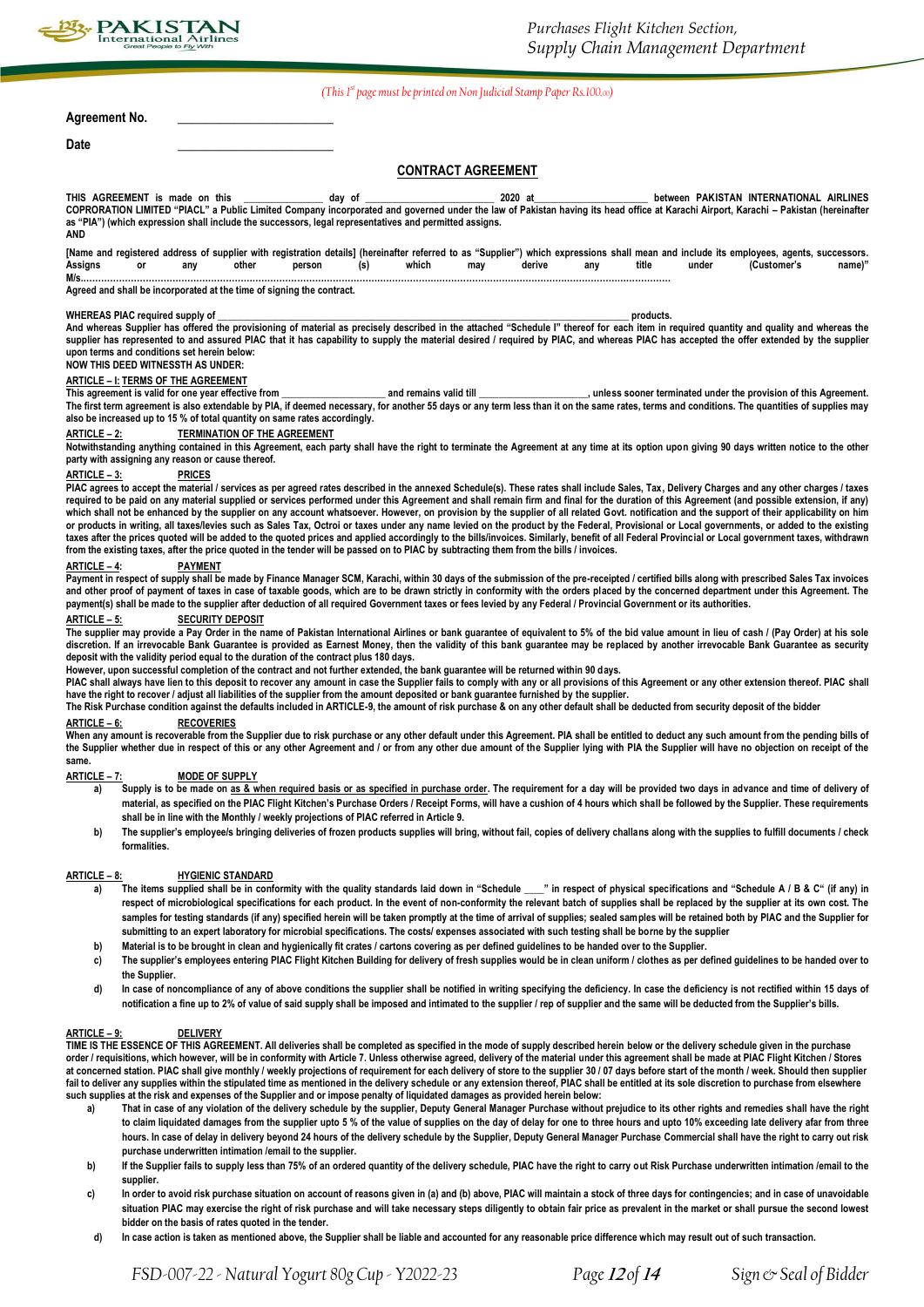

- **e) The annual quantities mentioned in the annexed schedule(s) may increase / decrease up to 15% according to the requirement of the PIAC and the Supplier agrees to supply the same accordingly. In case of such increase in quantities, the rates shall remain same and no addition in unit rate/ cost shall be acceptable. There will be no compensation for decreased quantity.**
- **f) Supply is to be made strictly as per specifications given in the Purchase Order(s). The employees of the Supplier bringing deliveries will deliver the same along with copies of delivery challans to fulfill the checking formalities.**

#### **ARTICLE – 10: TEST REPORT**

**It is hereby agreed that the supplier will provide a chemical test report about the item delivered to PIAC after the interval of every six months or yearly for HACCP record.**

#### **ARTICLE – 11: INSPECTION**

- **a) All supplies shall strictly conform to specification. In the event of non-conformity, inspection will be carried out by the authorized representatives of PIAC in reference to the batch numbers, production date, delivery dates, storage condition etc.**
- b) If as a result of testing or checking, any supplied items / article is found to be of substandard quality and / or not in accordance with the specification because of the reasons solely attributable to the supplier, PIAC shall have the right to reject the same. PIAC will then allow the Supplier to replace the supplied material within 24 hours without extra cost to PIAC. In the event the Supplier fails to replace the quantity, PIAC may buy the quantity of supply so rejected, from elsewhere at the risk and cost of Supplier **underwritten intimation to the Supplier. Purchases thus made may exceed the contracted rates but shall be reasonable.**
- c) Verdict regarding rejection, acceptance and / or deviation of supplies delivered as confirmed by the joint committee of authorized representatives of PIAC and the supplier shall **be binding on the parties. However, if the Supplier desires to appeal against the decision of such rejection, he may appeal to - CHIEF Supply Chain Management, PIAC within 7 days of the cause of disagreement and if the appeal is so preferred, the decision of - CHIEF Supply Chain Management, PIAC shall be final and binding on the Supplier.**
- d) All the above said liabilities of the Supplier are without prejudice to its other present / future liabilities arising from this Agreement whether due to performance and / or non**performance of its contractual obligation(s) or otherwise.**

#### **ARTICLE 12: INDEMNITY**

**The Supplier undertakes and agrees to indemnify and hold harmless PIAC, its officers and agents from and against all claims, demands, liabilities, damages and expenses of any nature**  whatsoever, arising out of or resulting from this Agreement whether due to performance / non-performance of any services under this Agreement by the Supplier, its employees or its agents **or otherwise. In any case, the obligation on the part of the Supplier to indemnify shall be limited to cases where cause(s) giving rise to any such claim, demand, liability, damage, expenses etc are proven to have been attributed beyond doubt solely to the Supplier.**

#### **ARTICLE 13: INSOLVENCY AND BREACH OF CONTRACT**

Should the supplier be adjudicated insolvent or made to enter into any agreement for composition with creditors or be wound up either compulsorily or voluntarily or commit any breach of **this Agreement not herein specifically provided, PIAC shall have the right to declare the Agreement terminated forthwith and in which case the Supplier shall be liable to the confiscation of security deposit and pay PIAC for any extra expenses which might incur but it shall not be entitled to any gain or compensation from PIAC.**

### **ARTICLE – 14: SCHEDULE**

**For all intents and purposes, the schedule(s) annexed herewith shall form an integral part of this Agreement and the Supplier shall be bound to fulfill all the terms and conditions stipulated**  therein. Any deviation from the terms and conditions incorporated in the annexed schedule(s) or other part of the Agreement shall be deemed to be violation of this Agreement on the part of **the supplier.**

#### **ARTICLE – 15: FORCE MAJEURE**

**Excepts as provided under this Agreement neither party shall be liable for any failure or delay in performing their obligation(s) due to any cause beyond its reasonable control including without limitation, fire, act of public enemy, war, rebellion, insurrection, accident, disease outbreak in live chicken, act of God, act of state or of the judiciary.**

#### **ARTICLE – 16: BRIBE**

**Any bribe, commission, gifts or advantages given, promised or defrayed by or behalf of the Supplier or his Partner, Agent or Servant or anyone on its behalf to any Officer, Servant, Representative or Agent or PIAC, for showing or for bearing to show favor of disfavor to any person in relation to his or any other agreement as aforesaid shall subject the Supplier to the cancellation of this and all or any other contract and also to the payment of amount to be decided by CEO/ Managing Director, PIAC as damages and the decision of the said CEO/ Managing Director in this respect shall be final and binding on the supplier.** 

**ARTICLE – 17: INTEGRITY PACT / DISCLOSURE CLAUSE (mentioned at page)**

### **ARTICLE – 18: ASSIGNMENT AND EXCLUSIVITY**

**The Supplier Shall not sublet, transfer or assign this Agreement to any other party without prior written Permission of PIAC.**

If the supplier assigns this Agreement to any other party wholly or partly in contravention of this Article, PIAC in its discretion may terminate this Agreement and / or black list or debar the **Contractor for future to execute any contract with PIAC.**

#### **ARTICLE – 19: WAIVER**

The failure either party at any time to require the performance by other of any of the terms and provisions hereof shall in no way effect the right of that party thereafter to enforce the same **nor shall the waiver by either of the party or breach of any of the terms or provision hereof taken or held to be waiver of any succeeding breach of any such terms or provision itself.**

### **ARTICLE – 20: AUTHORITY OF PERSON SIGNING AGREEMENT AND DOCUMENT**

**Person signing this agreement or any other document forming part of this Agreement on behalf of the Supplier shall be deemed to warrant that he has the authority to do so from the Supplier, and if on enquiry, it is revealed that the person so signing had no authority to do so. PIAC may without prejudice to other legal rights / remedies cancel the agreement without notice and hold the Supplier liable for all costs and damages.**

#### **ARTICLE – 21: CORRESPONDENCE**

**The Supplier will not correspond with or approach any other authority, persons directly or indirectly, whether the staff of PIA or otherwise except the Deputy General Manager Purchase Commercial and General Manager (Procurement) regarding any matter arising from this or any other Agreement with PIA. The Supplier may carry on correspondence with the designated officials of the User Department.** 

#### **ARTICLE – 22: MISCELLANEOUS**

- **a) This Agreement supersedes all prior agreement(s), understanding(s) and communications (written and oral) relating to the subject. All terms and conditions of the Purchase Orders and the quoted rates are valid to the extent they are not repugnant with terms and conditions of this agreement or the parties specifically agreed in writing about any deviation from the terms and conditions of this agreement.**
- b) Titles are inserted in this Agreement for the purpose of reference and convenience and in no way define, limits or describe the scope or intent of this Agreement and / or not be **deemed an integral part thereof.**
- **c) Except for changes involving amendments relating to deliver schedule, this Agreement shall not be varied, modified, altered, amended or supplemented without mutual consent of the parties in writing.**
- **d) If any law requires that one or both parties to this Agreement register this agreement, pursuance to such law the entire cost of such registration shall be borne by the Supplier.**
- **e) The Supplier agrees that it shall from time to time do and perform such other and further sets or things and execute and deliver any or all such other and further agreement and instruments as may be required or reasonably requested by PIA to establish, maintain and protect its right and remedies under this Agreement.**
- **f) Only the authorized representative of the supplier having the Security Passes from PIA Security will be allowed to enter the PIA Flight Kitchen Area. The Security Passes will be arranged by the Supplier themselves with the coordination of General Manager (Food Services).**
- **g) In case of Pre-qualification; the bidder shall apply registration with PIA to Deputy General Manager (Procurement Management), PIA Stores Building, Karachi Airport.**
- **h) PIA has right to take necessary action/ blacklisting of firm in line with rules, on non-compliance of PO / agreement.**
- i) This Agreement shall be binding upon and shall ensure to the benefit of both parties hereto and their respective successors and assignees provided always that any **assignment shall have made in accordance with the Article-18 thereof.**
- **j) No signing of Formal Agreement is Mandatory – All terms & Conditions of this Tender Document Shall be Applicable to lowest evaluated bidder / LoI awarded supplier.**